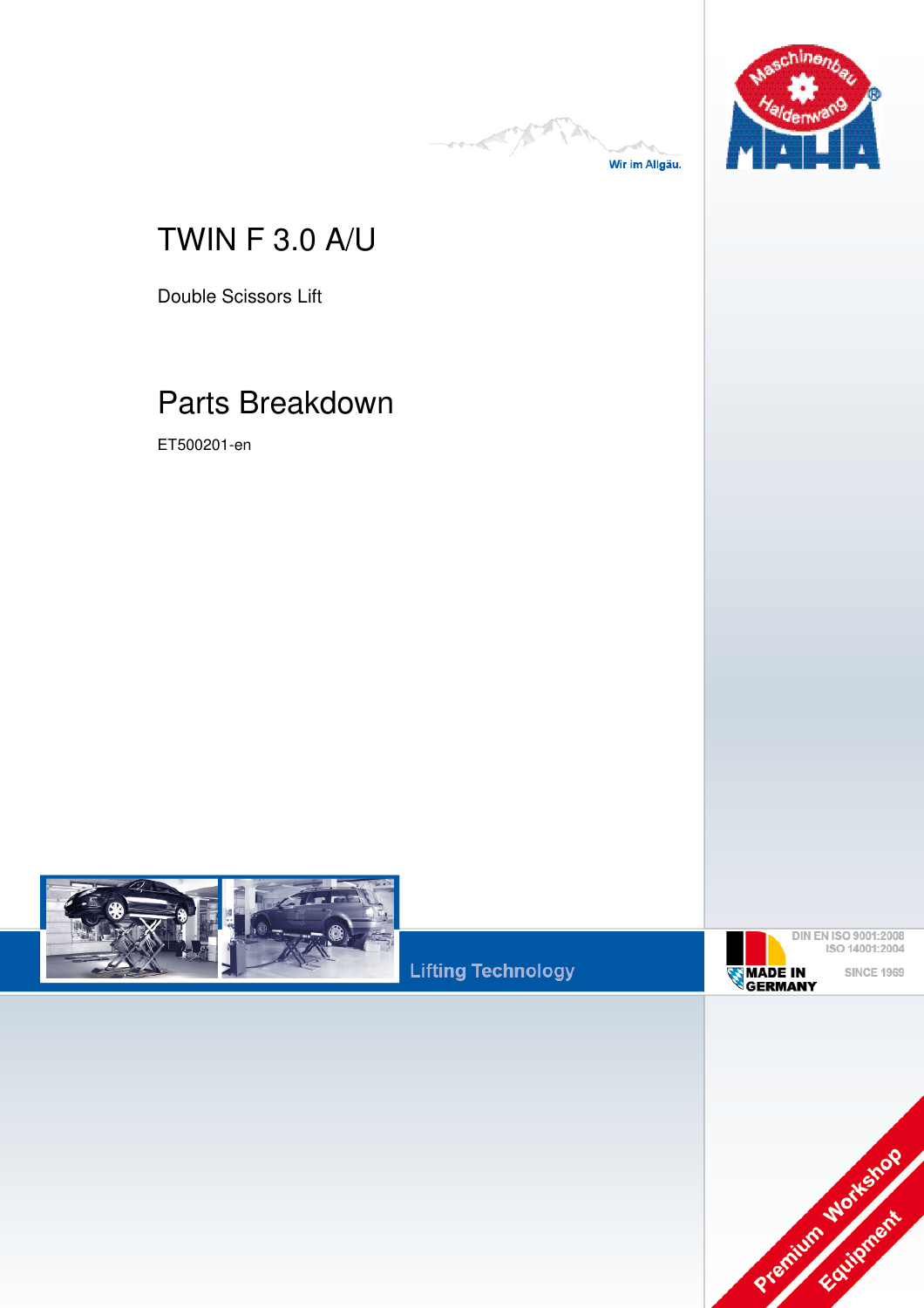#### © MAHA Maschinenbau Haldenwang GmbH & Co. KG

Legal notice based on ISO 16016:

The reproduction, distribution and utilization of this document as well as the communication of its contents to others without explicit authorizations is prohibited. Offenders will be held liable for the payment of damages. All rights reserved in the event of the grant of a patent, utility model or design.

The contents of this edition have been checked with great care. However. Errors cannot be fully excluded. Subject to technical change without notice.

#### Document

| Document $N^{\circ}$ : | ET500201-en |
|------------------------|-------------|
| Approval Date:         | 09.03.2005  |

#### Manufacturer

MAHA Maschinenbau Haldenwang GmbH & Co. KG Hoyen 20 87490 Haldenwang Germany Phone: +49 (0) 8374 585 0 Fax: +49 (0) 8374 585 590 Fax Parts: +49 (0) 8374 585 565 Internet: http://www.maha.de E-Mail: maha@maha.de **Hotline:** +49 (0) 180 56242 60 for Brake Testers and Test Lanes +49 (0) 180 56242 80 for Automotive Lifts +49 (0) 180 56242 90 for Dynamometers and Emission Testers

#### Service

| AutomoTec GmbH<br>Maybachstraße 8<br>87437 Kempten<br>Germany |                                              |
|---------------------------------------------------------------|----------------------------------------------|
| Phone:<br>Fax:                                                | +49 (0) 180 56242 50<br>+49 (0) 180 56242 55 |
| Internet:                                                     | http://www.automo-tec.com                    |
| E-Mail:                                                       | service@automo-tec.com                       |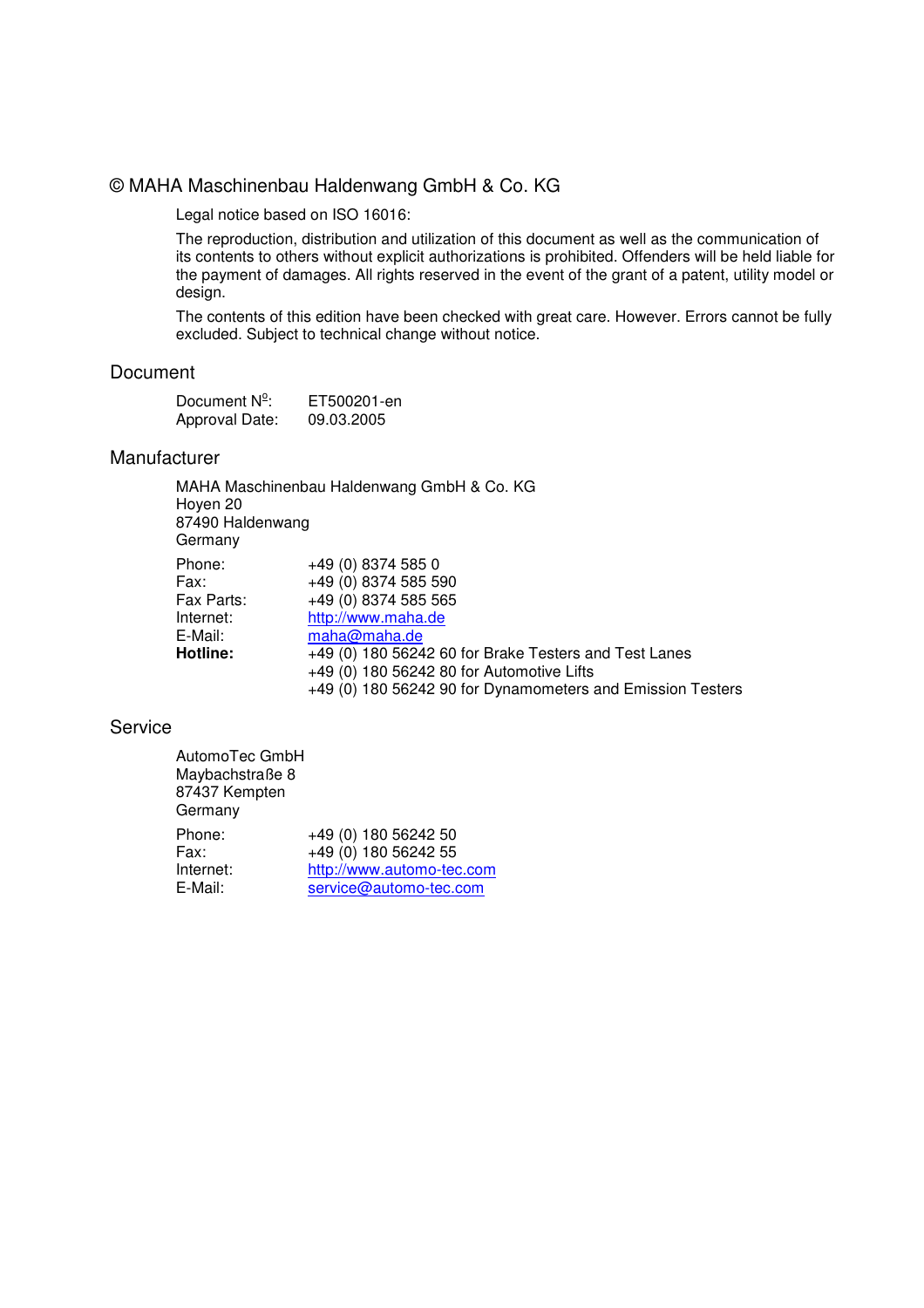#### **CONTENT**

| 1 |    |         |  |
|---|----|---------|--|
|   | 11 |         |  |
|   |    | 111     |  |
|   |    | 112     |  |
|   |    | 113     |  |
|   |    | 114     |  |
|   |    | 115     |  |
|   |    | 1.1.6   |  |
|   |    | 117     |  |
|   |    | 118     |  |
|   |    | 119     |  |
|   |    | 1 1 1 0 |  |
|   |    | 1 1 1 1 |  |
|   |    | 1 1 1 2 |  |
|   |    |         |  |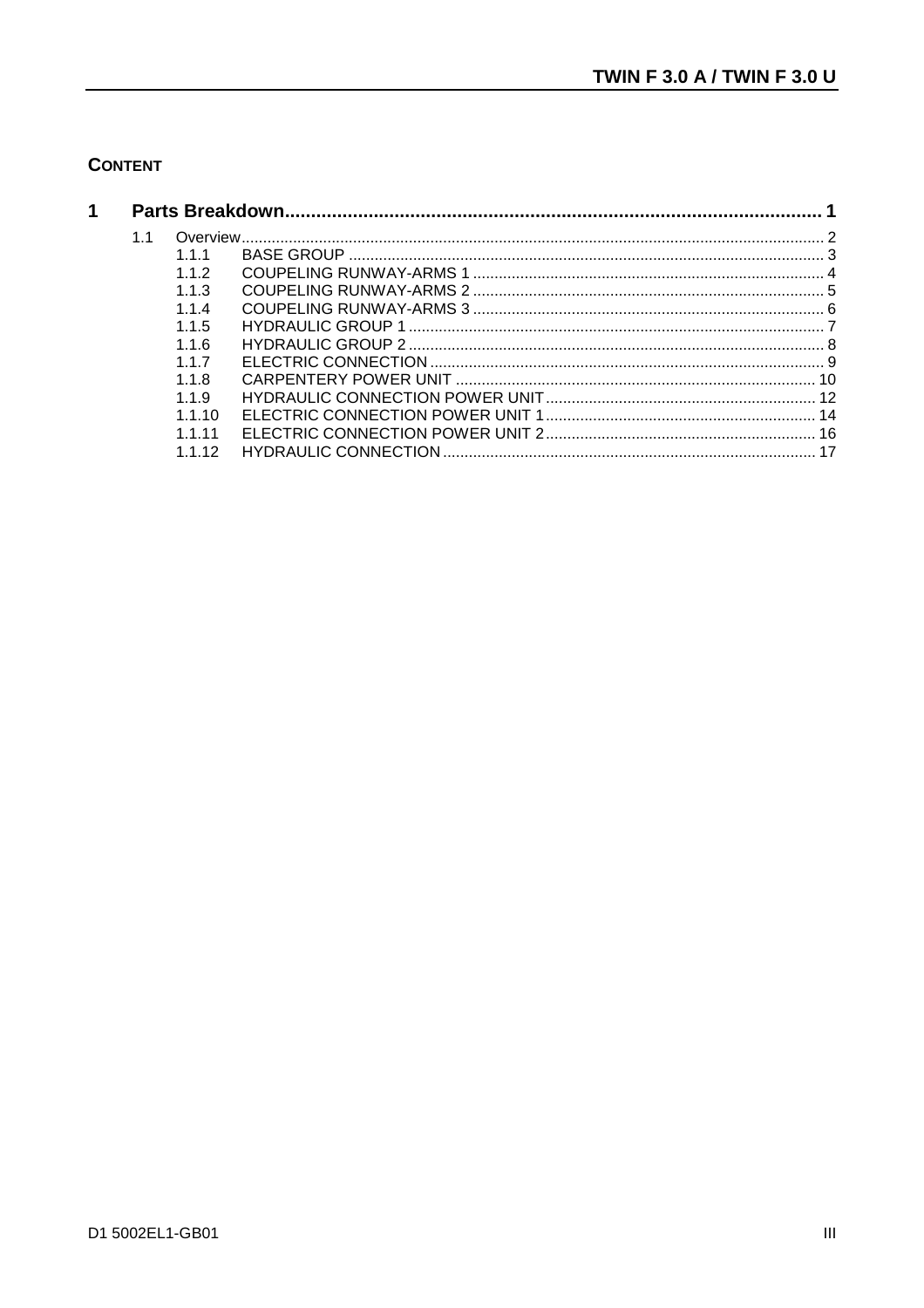## **1.1 Overview**



| <b>Item</b> | <b>Description</b>                     |
|-------------|----------------------------------------|
|             | <b>BASE GROUP</b>                      |
| 2           | <b>COUPELING RUNNWAY-ARMS 1</b>        |
| 3           | <b>COUPELING RUNNWAY-ARMS 2</b>        |
| 4           | <b>COUPELING RUNNWAY-ARMS 3</b>        |
| 5           | <b>HYDRAULIC GROUP 1</b>               |
| 6           | <b>HYDRAULIC GROUP 2</b>               |
| 7           | <b>ELEKTRIC CONNECTION</b>             |
| 8           | <b>CARPENTERY POWER UNIT</b>           |
| 9           | <b>HYDRAULIC CONNECTION POWER UNIT</b> |
| 10          | ELECTRIC CONNECTION POWER UNIT 1       |
| 11          | ELECTRIC CONNECTION POWER UNIT 2       |
| 12          | <b>HYDRAULIC CONNECTION</b>            |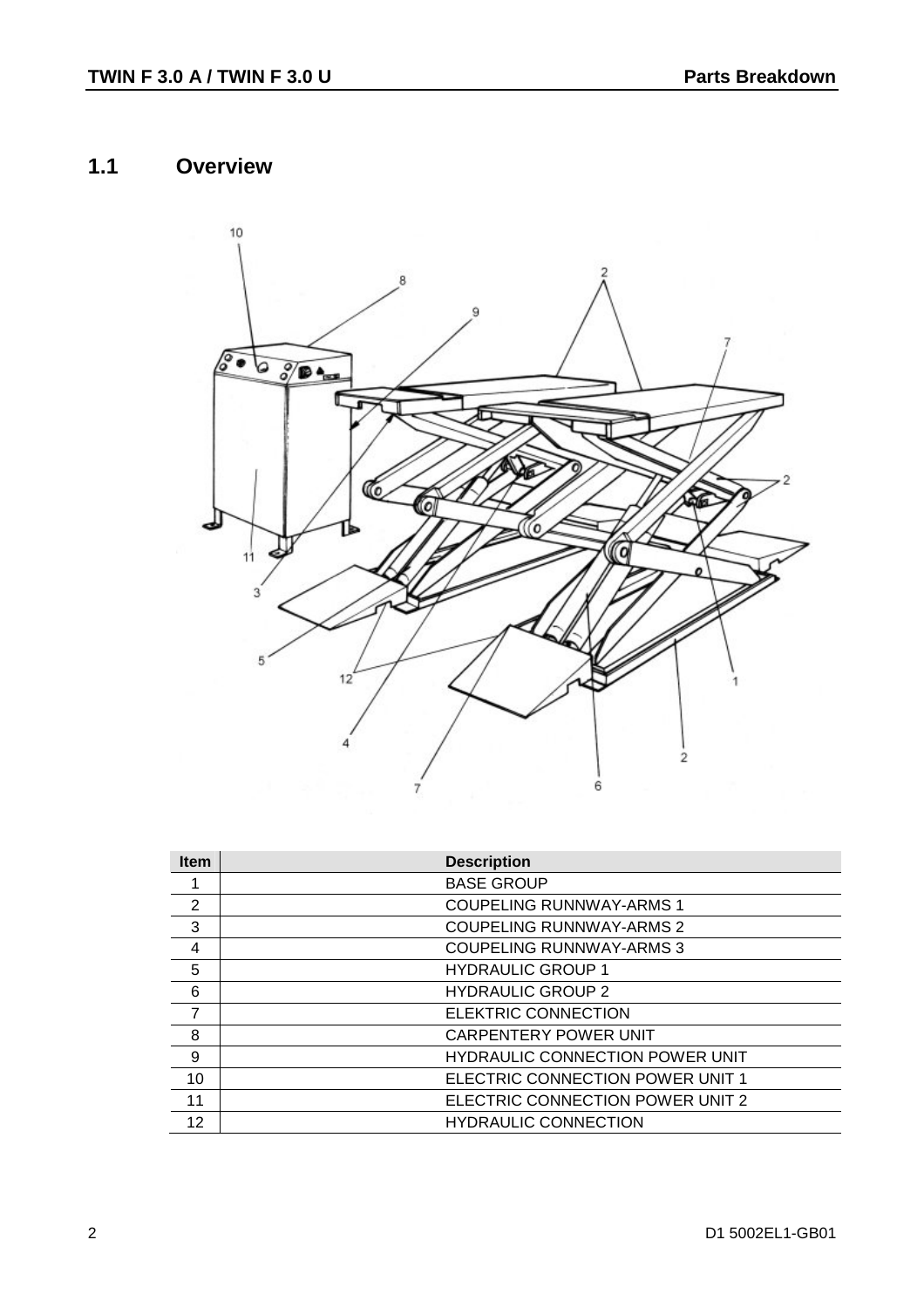#### **1.1.1 BASE GROUP**



| <b>Item</b> | Part       | <b>Description</b>                  |
|-------------|------------|-------------------------------------|
|             |            | SEEGER E 25 DIN 471 UNI 7435        |
| 2           |            | <b>BASE FIXING PIN</b>              |
| 3           |            | <b>SCREW M6X16 DIN 912 UNI 5931</b> |
|             |            | WASHER RPN6 DIN 125 UNI 6591        |
| 5           |            | <b>BASE</b>                         |
| 6           | 91 08 2041 | <b>SLIDING BLOCK, BASE</b>          |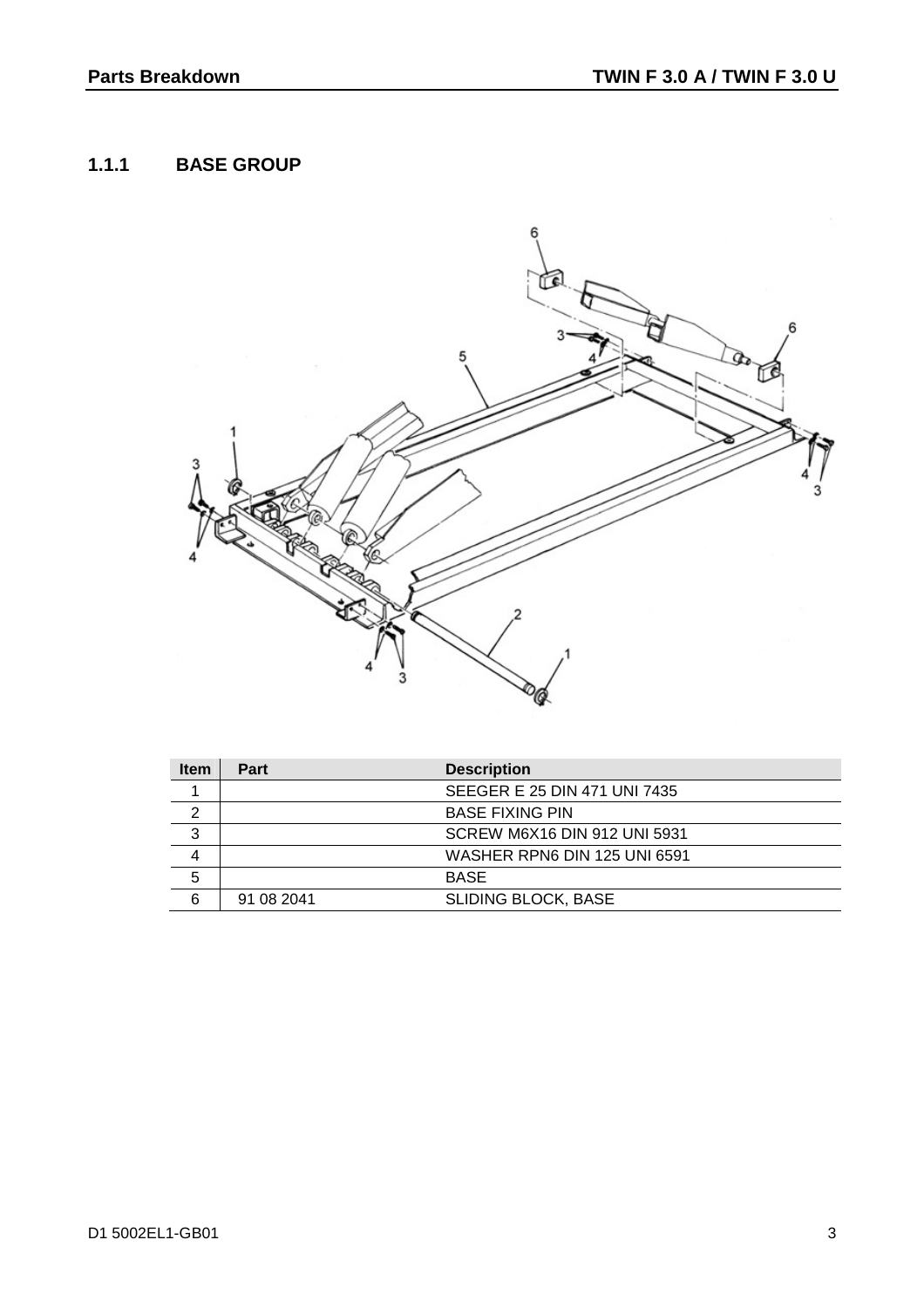#### **1.1.2 COUPELING RUNWAY-ARMS 1**



| <b>Item</b>    | Part       | <b>Description</b>        |
|----------------|------------|---------------------------|
|                |            | <b>RUNWAXY</b>            |
| 2              |            | <b>EXTENSION P1</b>       |
| 3              |            | KNOB FOR EXTENSION        |
| 4              |            | <b>SCREW FOR KNOB</b>     |
| 5              |            | <b>INTERNAL UPPER ARM</b> |
| 6              |            | EXTERNAL UPPER ARM        |
| $\overline{ }$ |            | <b>INTERNAL LOWER ARM</b> |
| 8              |            | <b>EXTERNAL LOWER ARM</b> |
| 9              |            | <b>EXTENSION P2</b>       |
| 10             | 91 08 2042 | SLIDING BLOCK, RUNWAY     |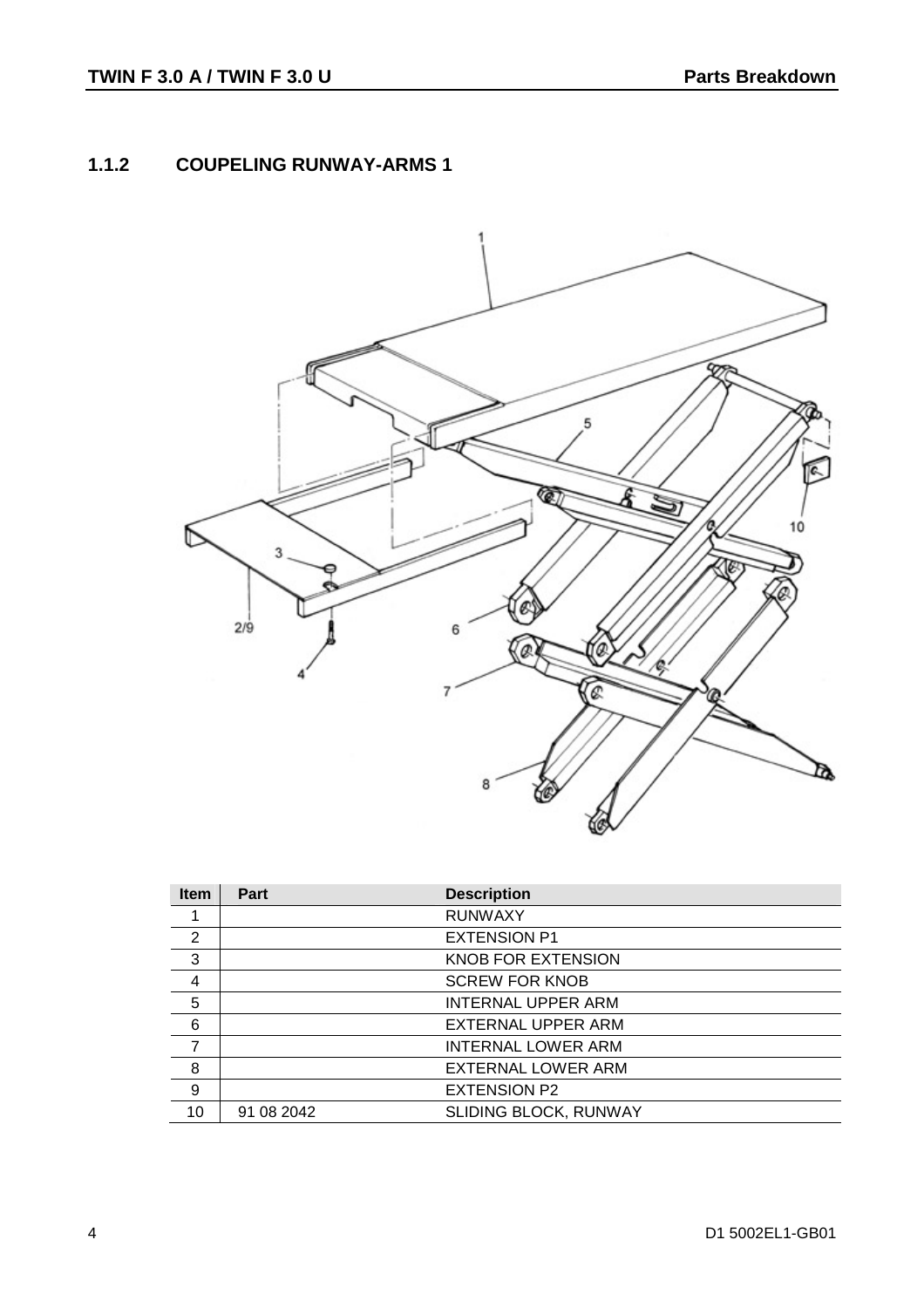### **1.1.3 COUPELING RUNWAY-ARMS 2**



| <b>Item</b>    | <b>Part</b> | <b>Description</b>            |
|----------------|-------------|-------------------------------|
|                |             | SEEGER E 25 DIN 471 UNI 7435  |
| 2              |             | <b>RUNWAY FINXING PIN</b>     |
| 3              |             | ARMS COUPELING PIN            |
| 4              | 91 08 2113  | SELF-LUBR. BUSHING 25X60      |
| 5              |             | SELF-LOK. NUT M20X1           |
| 6              |             | ARMS FIXING PIN               |
| $\overline{7}$ | 91 08 2065  | SELF-LUBR. BUSHING 30X30      |
| 8              |             | WASHER D 40X5                 |
| 9              |             | SCREW M8X25 DIN 7991 UNI 5933 |
| 10             |             | FIFTH WHEEL 32X15             |
| 11             | 91 08 2104  | SELF-LUBR, BUSHING 25X30      |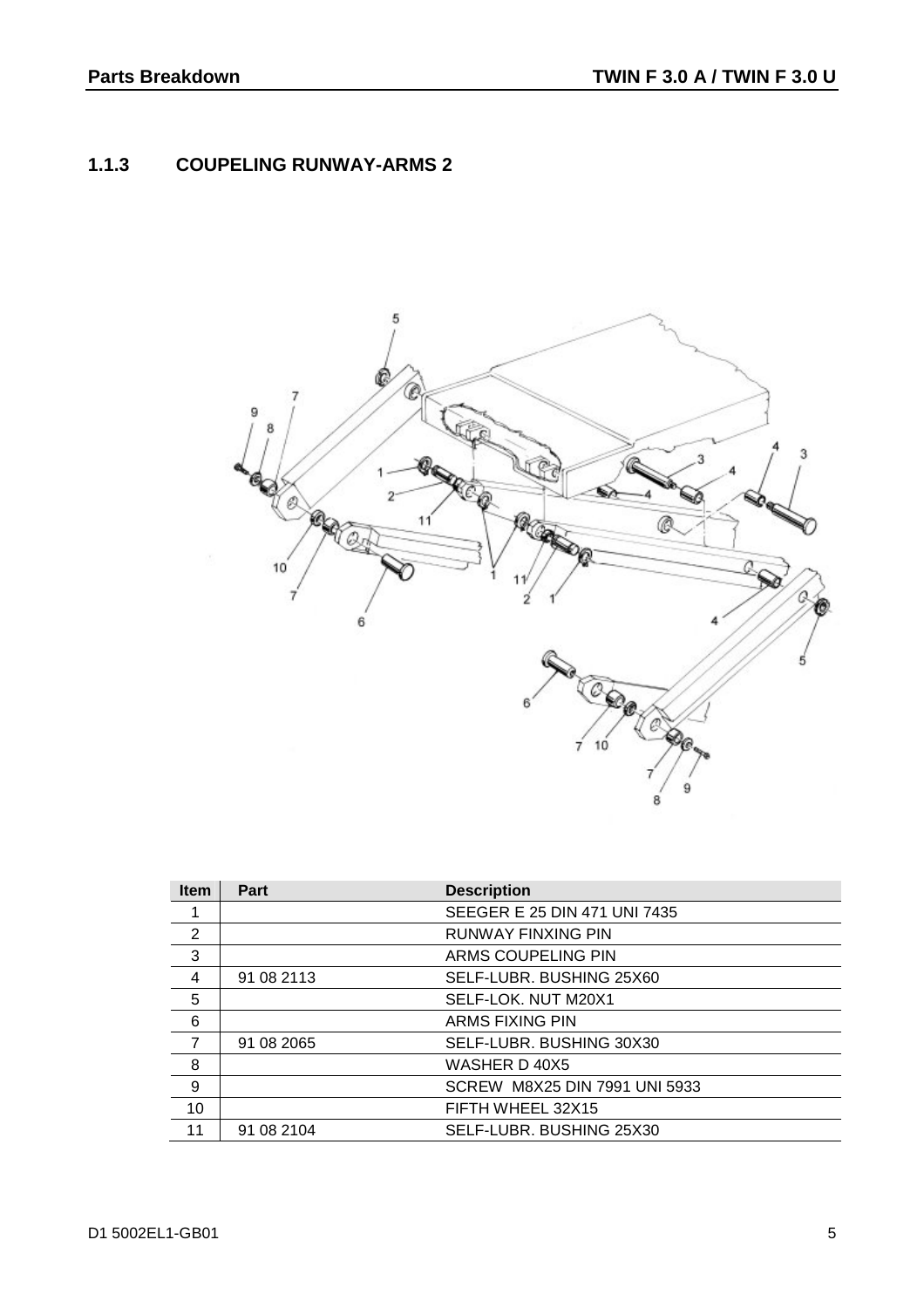### **1.1.4 COUPELING RUNWAY-ARMS 3**



| <b>Item</b>     | <b>Part</b> | <b>Description</b>           |
|-----------------|-------------|------------------------------|
|                 | 91 08 2105  | SELF-LUBR. BUSHING 20X20     |
| 2               |             | ROLLER GUIDE LEVER           |
| 3               |             | SPACER 30X45X2               |
| 4               |             | <b>CYLINDER FIXING PIN</b>   |
| 5               | 91 08 2114  | SELF-LUBR. BUSHING 25X40     |
| 6               |             | LEVER                        |
| 7               |             | SEEGER E 25 DIN 471 UNI 7435 |
| 8               |             | <b>FIXING PIN LEVER</b>      |
| 9               | 91 08 2104  | SELF-LUBR. BUSHING 25X30     |
| 10              |             | LEVER SUPPORT                |
| 11              |             | LEVER COUPELING PIN          |
| 12 <sup>2</sup> | 91 08 2112  | SELF-LUBR. BUSHING 30X40     |
| 13              | 91 08 2065  | SELF-LUBR. BUSHING 30X30     |
| 14              |             | FIFTH WHEEL 32X1.5           |
| 15              |             | SELF-LOCK. NUT M25X5         |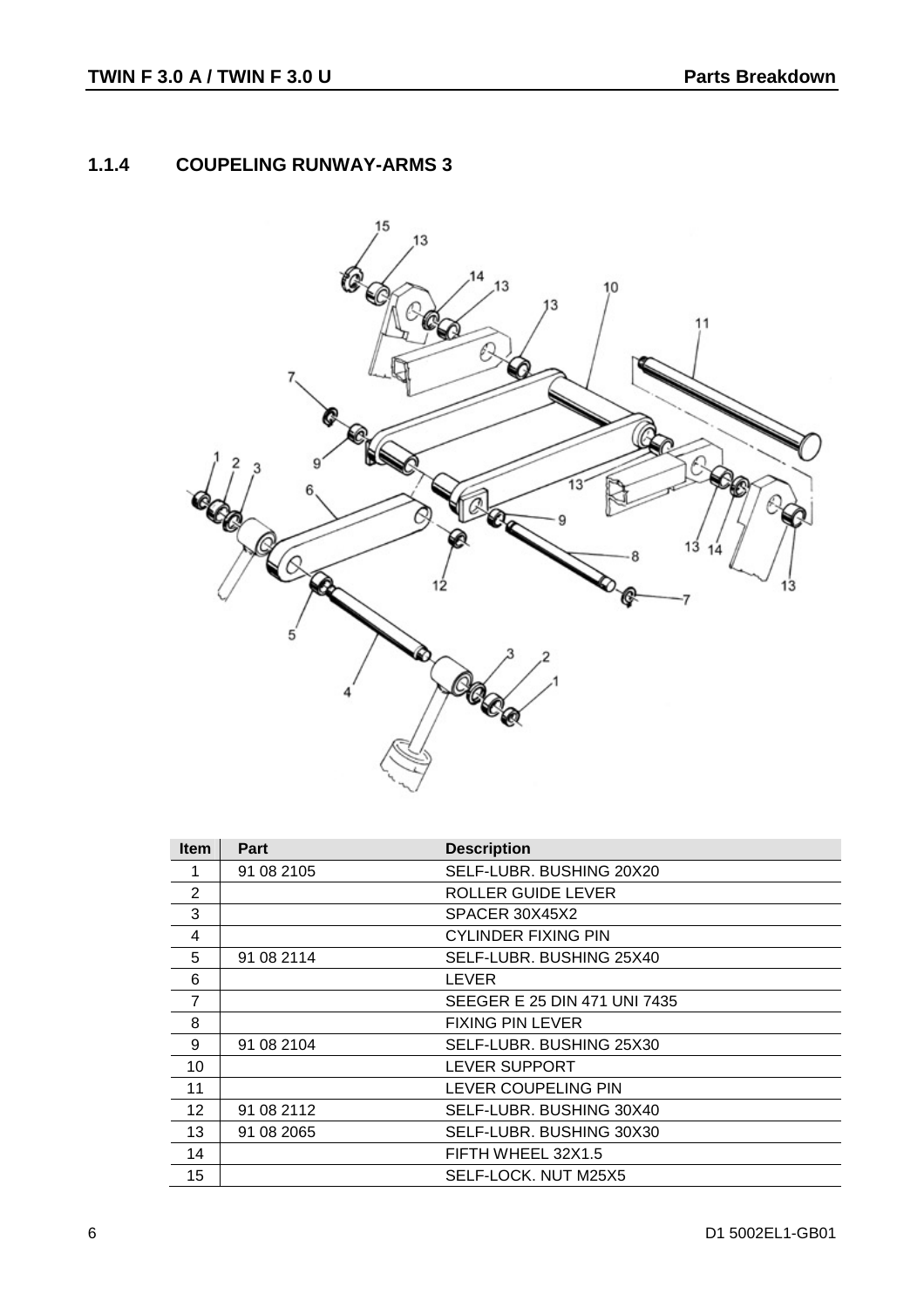#### **1.1.5 HYDRAULIC GROUP 1**



| <b>Item</b>    | <b>Part</b> | <b>Description</b>         |
|----------------|-------------|----------------------------|
| 1              |             | <b>T CONNECTION</b>        |
| 2              | 91 08 2043  | HOSE R2 AT $1/4$ " L=200mm |
| 3              | 91 08 2044  | HOSE R2 AT 1/4" L=3920mm   |
| 4              | 91 08 2018  | NIPPLE 1/4"                |
| 5              | 91 08 2045  | <b>COPPER WASHER 1/4"</b>  |
| 6              | 91 08 2046  | HOSE R1 AT 1/4" L=870mm    |
| $\overline{7}$ | 91 08 2047  | HOLED BOLT 1/4"            |
| 8              | 91 08 2048  | <b>CYLINDER P2</b>         |
| 9              | 91 08 2049  | <b>CYLINDER P1</b>         |
| 10             | 91 08 2050  | HOSE R2 AT 1/4" L=870mm    |
|                | 91 08 2051  | <b>GASKET P2</b>           |
|                | 91 08 2052  | <b>GASKET P1</b>           |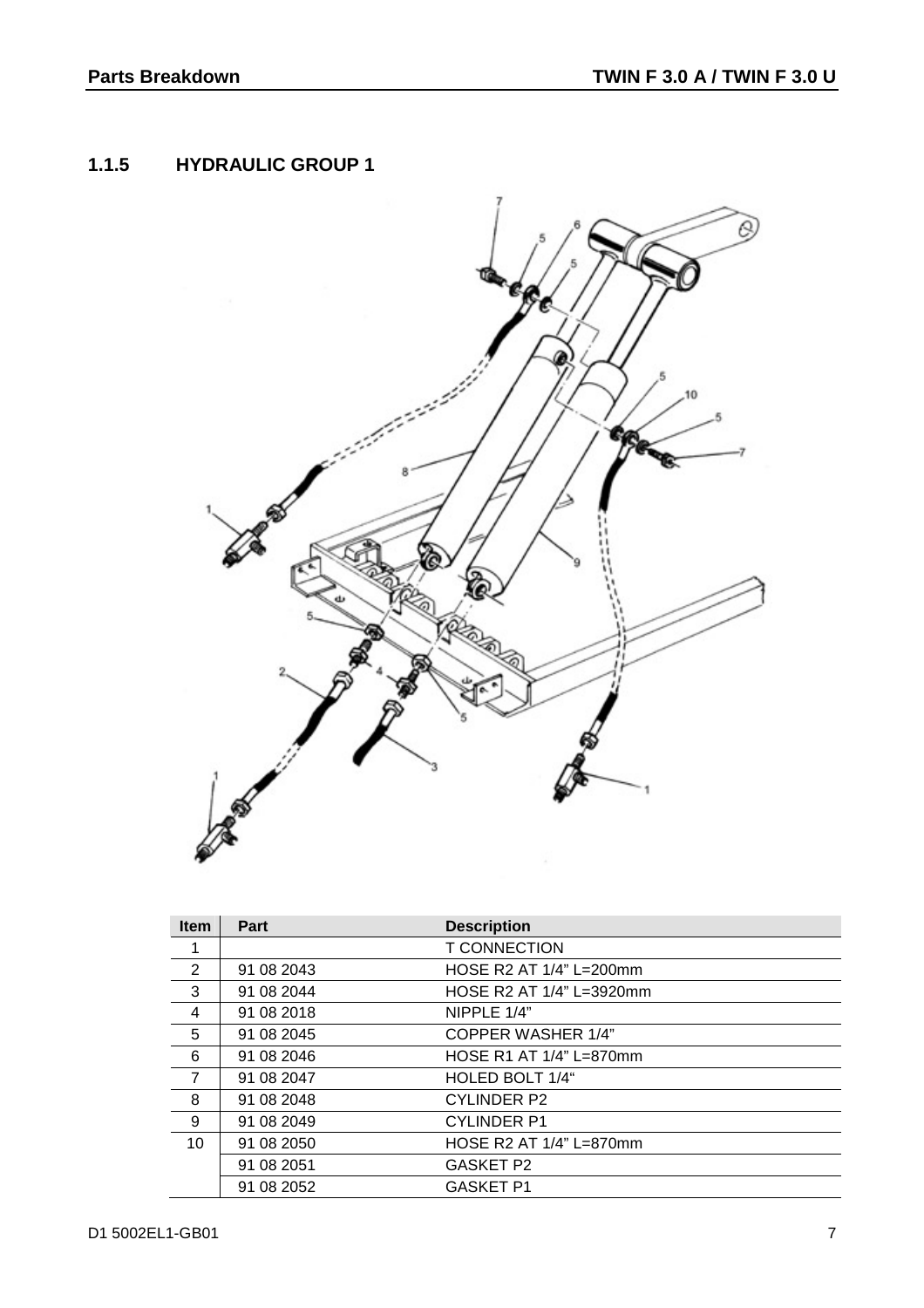#### **1.1.6 HYDRAULIC GROUP 2**



| <b>Item</b>    | <b>Part</b> | <b>Description</b>        |
|----------------|-------------|---------------------------|
| 1              | 91 08 2053  | HOSE R2 AT 1/4" L=1600mm  |
| 2              | 91 08 2018  | NIPPLE 1/4"               |
| 3              | 91 08 2045  | <b>COPPER WASHER 1/4"</b> |
| 4              | 91 08 2054  | HOSE R2 AT 1/4" L=5450mm  |
| 5              | 91 08 2055  | HOSE R1 AT 1/4" L=2400mm  |
| 6              | 91 08 2047  | HOLED BOLT 1/4"           |
| $\overline{7}$ | 91 08 2057  | HOSE R2 AT 1/4" L=2350mm  |
| 8              | 91 08 2048  | <b>CYLINDER P2</b>        |
| 9              | 91 08 2049  | <b>CYLINDER P1</b>        |
|                | 91 08 2051  | <b>GASKET P2</b>          |
|                | 91 08 2052  | <b>GASKET P1</b>          |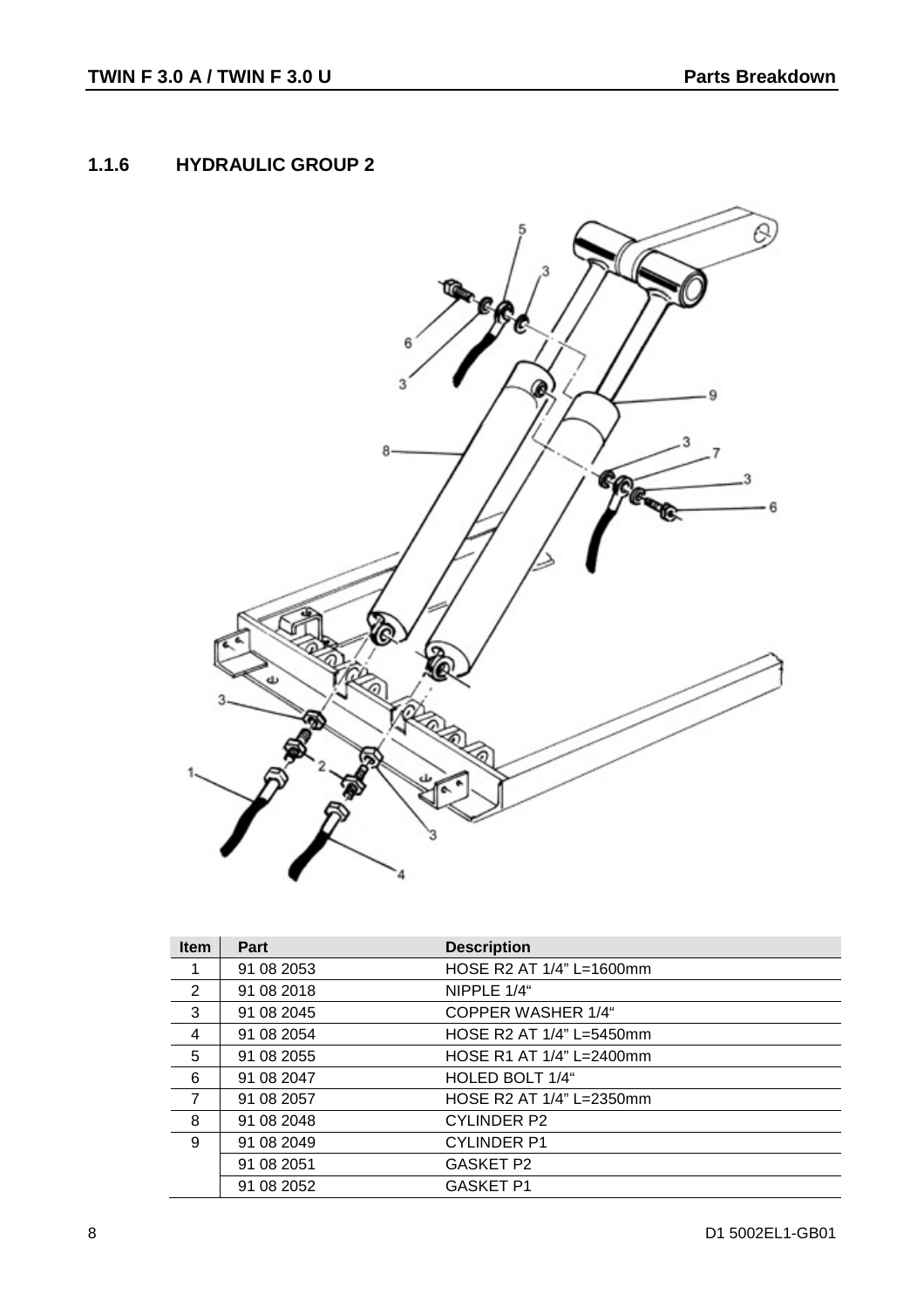## **1.1.7 ELECTRIC CONNECTION**



| <b>Item</b>    | Part       | <b>Description</b>                |
|----------------|------------|-----------------------------------|
|                |            | <b>CAM</b>                        |
| 2              |            | DOWEL M5X10 DIN 931 UNI 5923      |
| 3              |            | <b>SENSOR BRAKET</b>              |
| $\overline{4}$ | 91 08 2021 | LIMIT SWITCH NC 8 mt HEIGHT / LOW |
| 5              |            | SCREW BUTTON M6X12 ISO 7380       |
| 6              |            | <b>NUT M6 DIN 934 UNI 5588</b>    |
|                |            | BLUE AIR HOSE (p.mt.)             |
| 8              | 91 08 2061 | LIMIT SWITCH NO 6 mt              |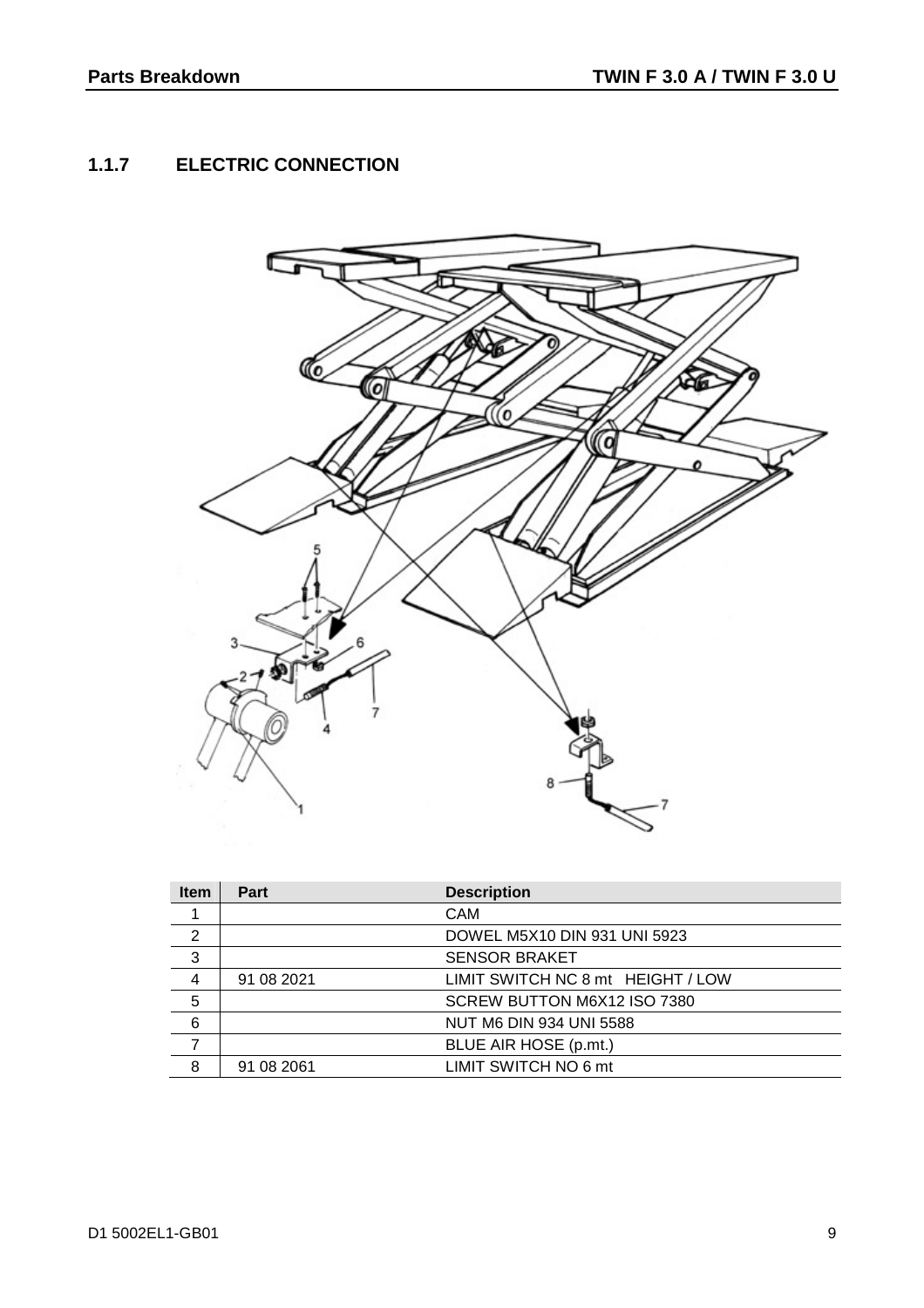### **1.1.8 CARPENTERY POWER UNIT**

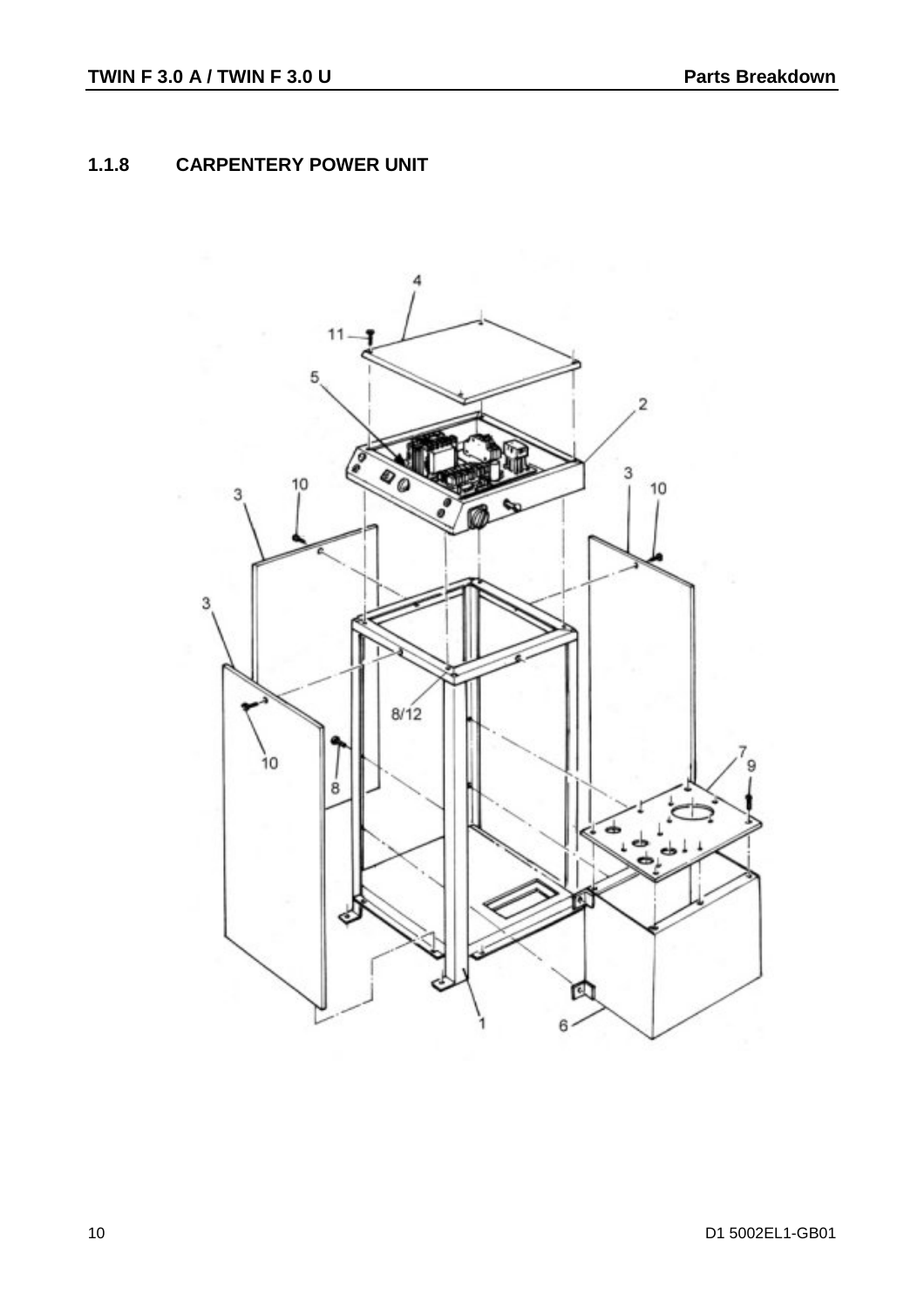| <b>Item</b>    | Part | <b>Description</b>                  |
|----------------|------|-------------------------------------|
|                |      | <b>CONTROL DESK FRAME</b>           |
| 2              |      | <b>CONTROL DESK HEAD</b>            |
| 3              |      | <b>SIDE PANEL</b>                   |
| 4              |      | <b>COVER HEAD</b>                   |
| 5              |      | <b>PLATE</b>                        |
| 6              |      | OIL TANK                            |
| $\overline{7}$ |      | <b>COVER TANK</b>                   |
| 8              |      | <b>SCREW M6X20 DIN 912 UNI 5931</b> |
| 9              |      | SCREW BUTTON M6X16 ISO 7380         |
| 10             |      | SCREW BUTTON M6X30 ISO 7380         |
| 11             |      | SCREW M4.2X13 DIN 7981 UNI 6954     |
| 12             |      | <b>NUT M6 DIN 934 UNI 5588</b>      |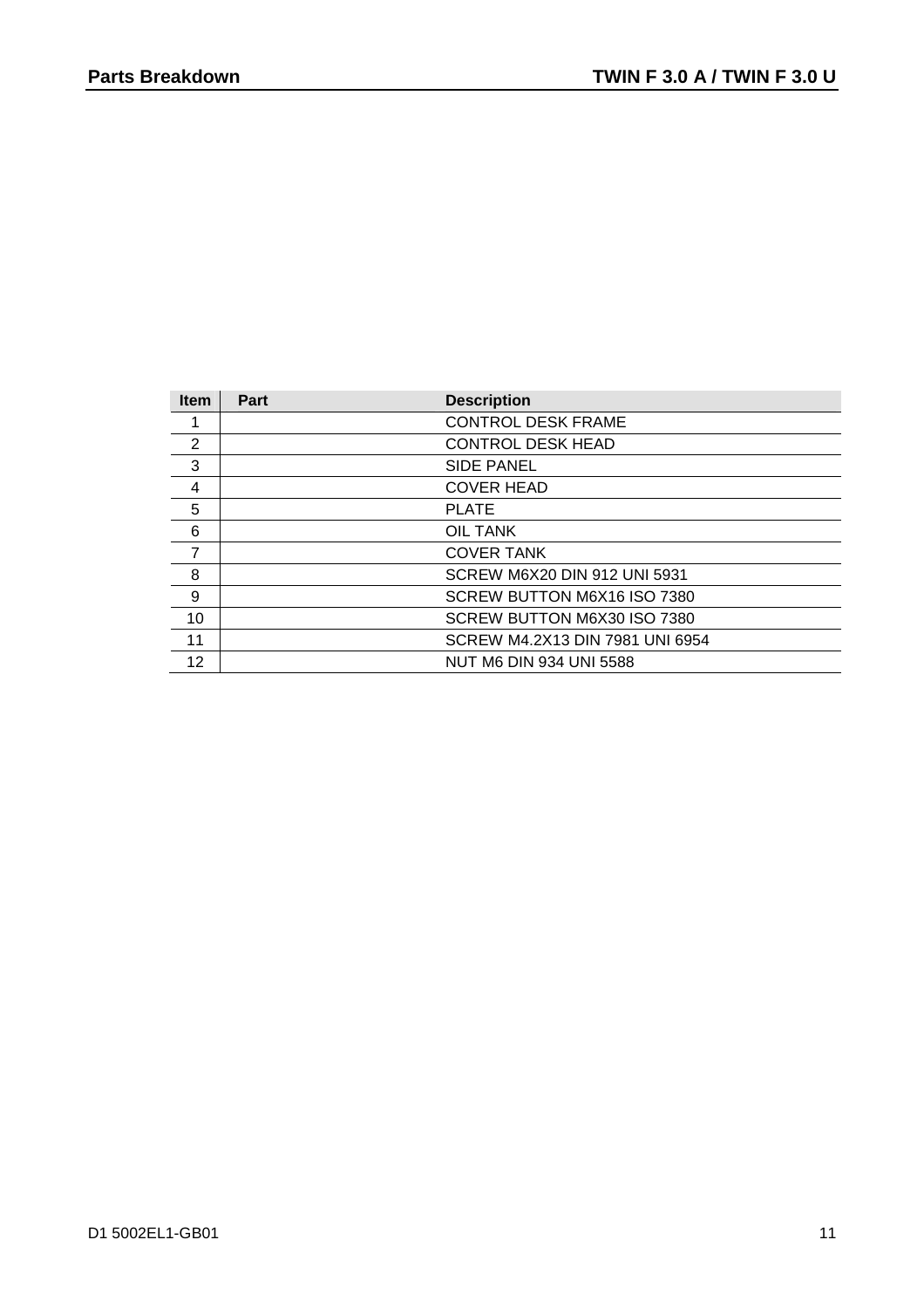### **1.1.9 HYDRAULIC CONNECTION POWER UNIT**

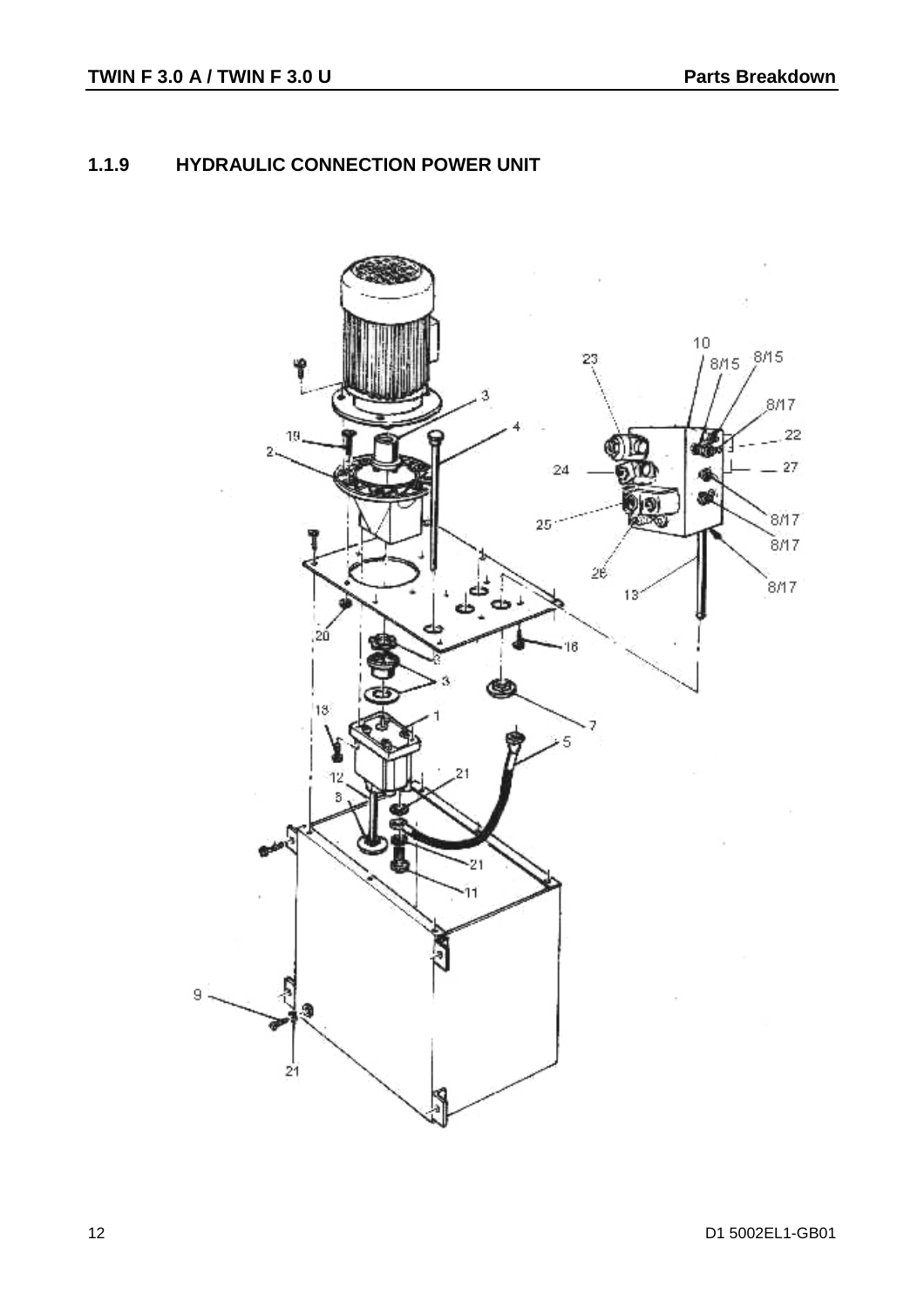| <b>Item</b>    | Part       | <b>Description</b>                   |
|----------------|------------|--------------------------------------|
| 1              | 91 08 2025 | <b>HYDRAULIC PUMP</b>                |
| $\overline{2}$ |            | <b>PUMP SPIDER</b>                   |
| 3              | 91 08 2001 | <b>JOINT</b>                         |
| 4              |            | <b>TANK PLUG</b>                     |
| 5              | 91 08 2027 | HOSE R2 AT 3/8" L=300mm              |
| 6              | 91 08 2005 | <b>SUCTION FILTER 3/8"</b>           |
| $\overline{7}$ | 91 08 2029 | <b>SUCTION FILTER 1/4"</b>           |
| 8              | 91 08 2045 | <b>COPPER WASHER 1/4"</b>            |
| 9              |            | <b>TANK PLUG</b>                     |
| 10             | 91 08 2030 | <b>HYDRAULIC GROUP</b>               |
| 11             | 91 08 2031 | HOLED BOLT 3/8"                      |
| 12             |            | THREADED HOSE 3/8" L=115mm           |
| 13             |            | THREADED HOSE 1/4" L=280mm           |
| 14             |            | TANK PLUG 1/4"                       |
| 15             | 91 08 2018 | NIPPLE 1/4"                          |
| 16             |            | <b>SCREW M8X16 DIN 912 UNI 5931</b>  |
| 17             | 91 08 2106 | NIPPLE 1/4" - 3/8"                   |
| 18             |            | <b>SCREW M6X30 DIN 912 UNI 5931</b>  |
| 19             |            | <b>SCREW M10X20 DIN 912 UNI 5931</b> |
| 20             |            | SELF-LOCK NUT M10 DIN 982 UNI 7473   |
| 21             | 91 08 2032 | <b>COPPER WASHER 3/8"</b>            |
| 22             | 91 08 2033 | ADJ. LOWERING SOLENOID V, 1          |
| 23             | 91 08 2034 | <b>DISCHARGE SOLENOID VALVE 1</b>    |
| 24             | 91 08 2034 | DISCHARGE SOLENOID VALVE 2           |
| 25             | 91 08 2035 | LEVELLING SOLENOID VALVE 1           |
| 26             | 91 08 2035 | LEVELLING SOLENOID VALVE 2           |
| 27             | 91 08 2033 | ADJ. LOWERING SOLENOID V, 2          |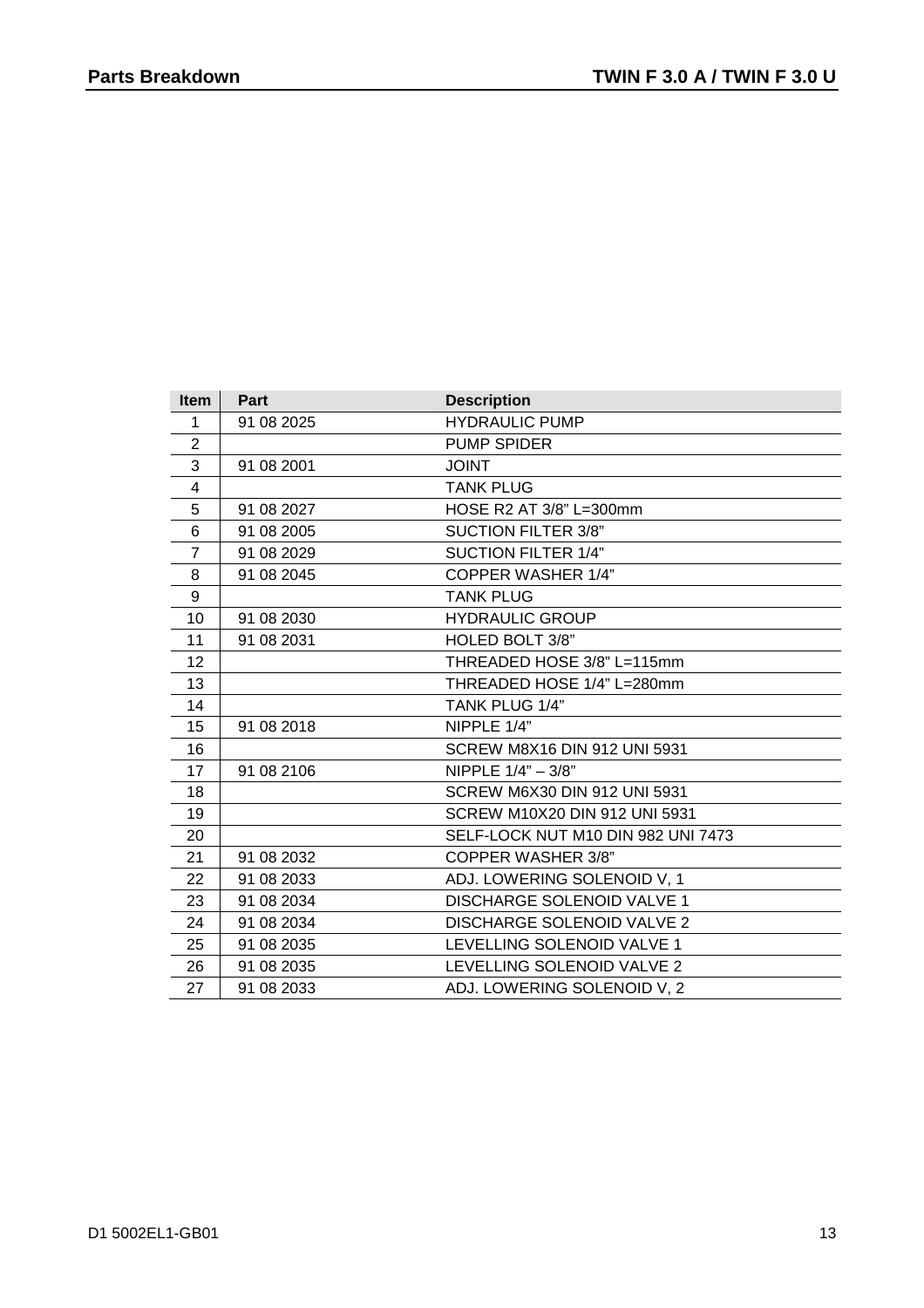### **1.1.10 ELECTRIC CONNECTION POWER UNIT 1**

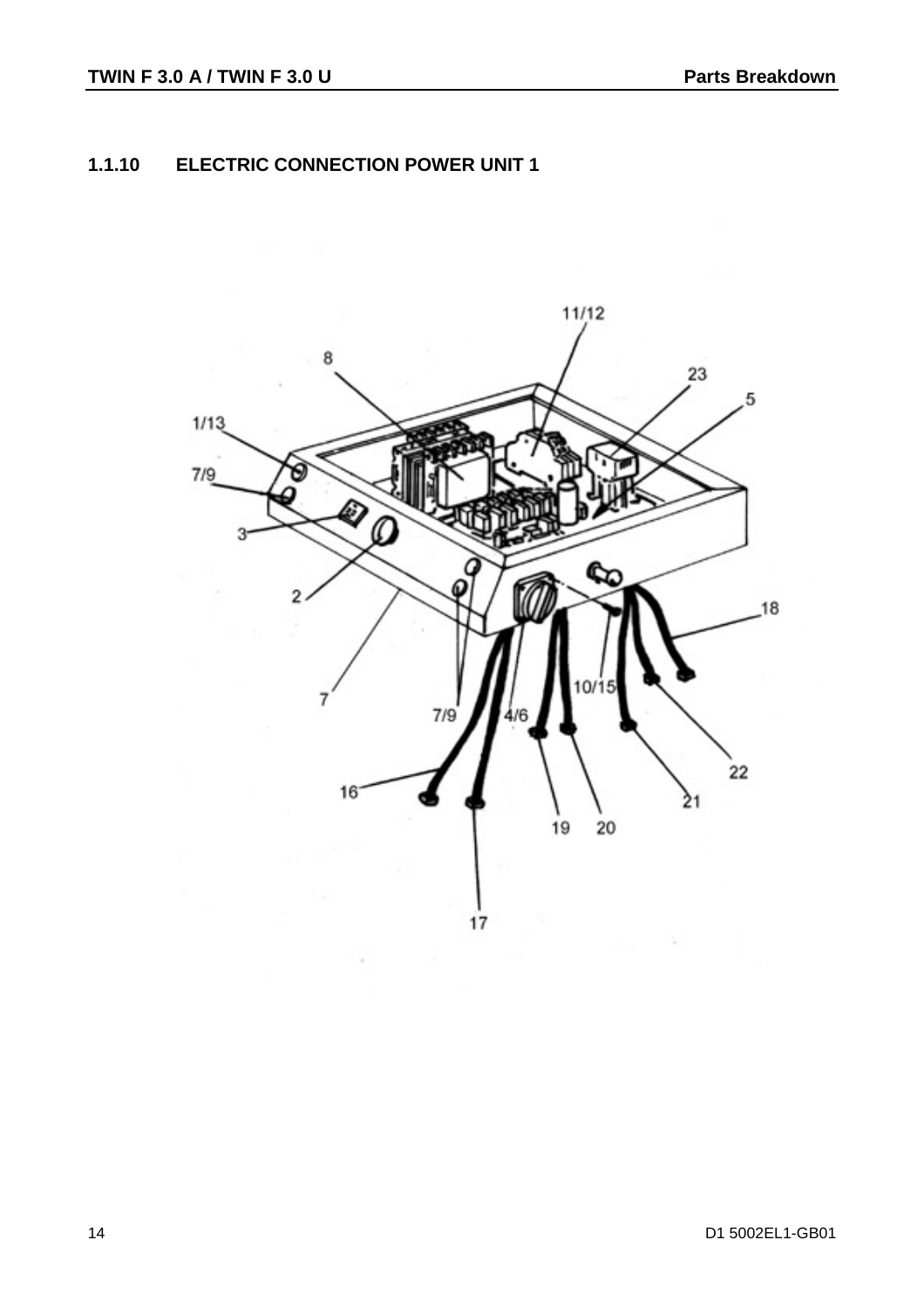| <b>Item</b>    | Part       | <b>Description</b>              |
|----------------|------------|---------------------------------|
| 1              |            | <b>GREEN PILOT LAMP</b>         |
| 2              | 91 08 2116 | <b>EMERGENCY PUSH BUTTON</b>    |
| 3              | 91 08 2036 | <b>BEEPER</b>                   |
| 4              |            | <b>FINISHING</b>                |
| 5              | 91 08 2037 | ELECTRIC BOARD (60-0552 NEW)    |
| 6              |            | <b>MAIN SWITCH WITH CABLE</b>   |
| $\overline{7}$ | 91 08 2100 | <b>BLACK PUSH BUTTON</b>        |
| 8              | 91 08 2038 | <b>TRANSFORMER</b>              |
| 9              | 91 08 2101 | <b>BUTTON WITH ARROW</b>        |
| 10             |            | SCREW M4X20 DIN 7985 UNI 7687   |
| 11             |            | <b>FUSE CARRIER</b>             |
| 12             | 91 08 2039 | CONTACTOR AC                    |
| 13             | 91 08 2098 | <b>LAMP 30V 2W</b>              |
| 14             |            | NUT M4 DIN 934 UNI 5588         |
| 15             |            | <b>MOTOR CABLE</b>              |
| 16             |            | 1° LEVELLING ELECTRIC CABLE     |
| 17             |            | 2° LEVELLING ELECTRIC CABLE     |
| 18             |            | 1° DISCHARGE ELECTRIC CABLE     |
| 19             |            | 2° DISCHARGE ELECTRIC CABLE     |
| 20             |            | 1° ADJ. LOWERING ELECTRIC CABLE |
| 21             |            | 2° ADJ. LOWERING ELECTRIC CABLE |
| 22             |            | <b>BUTTONS CONNECTION CABLE</b> |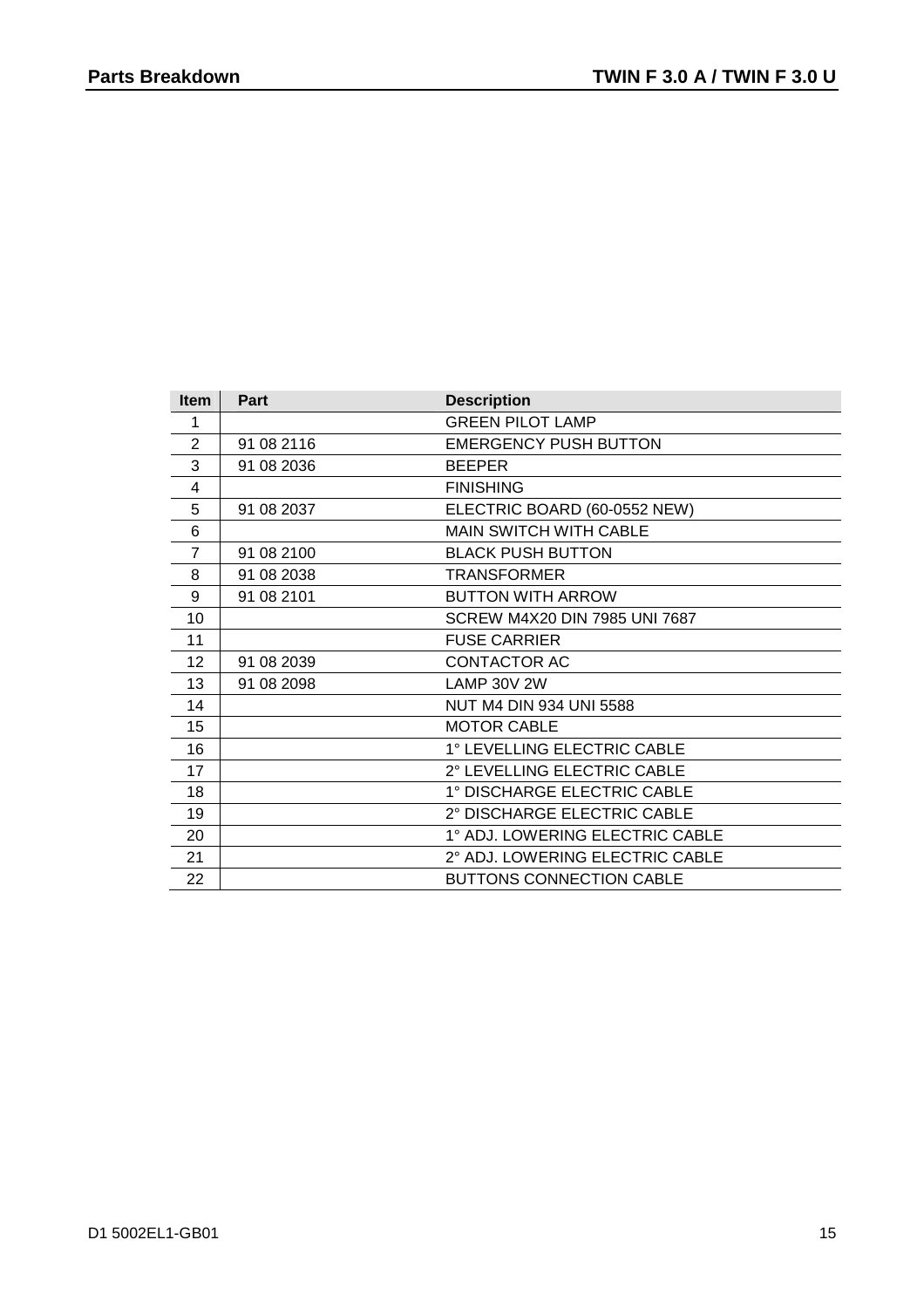## **1.1.11 ELECTRIC CONNECTION POWER UNIT 2**



| <b>Item</b> | Part       | <b>Description</b>            |
|-------------|------------|-------------------------------|
|             | 91 08 2011 | MOTOR 230/400V 3kW            |
| -           |            | SCREW M10x20 DIN 912 UNI 5931 |